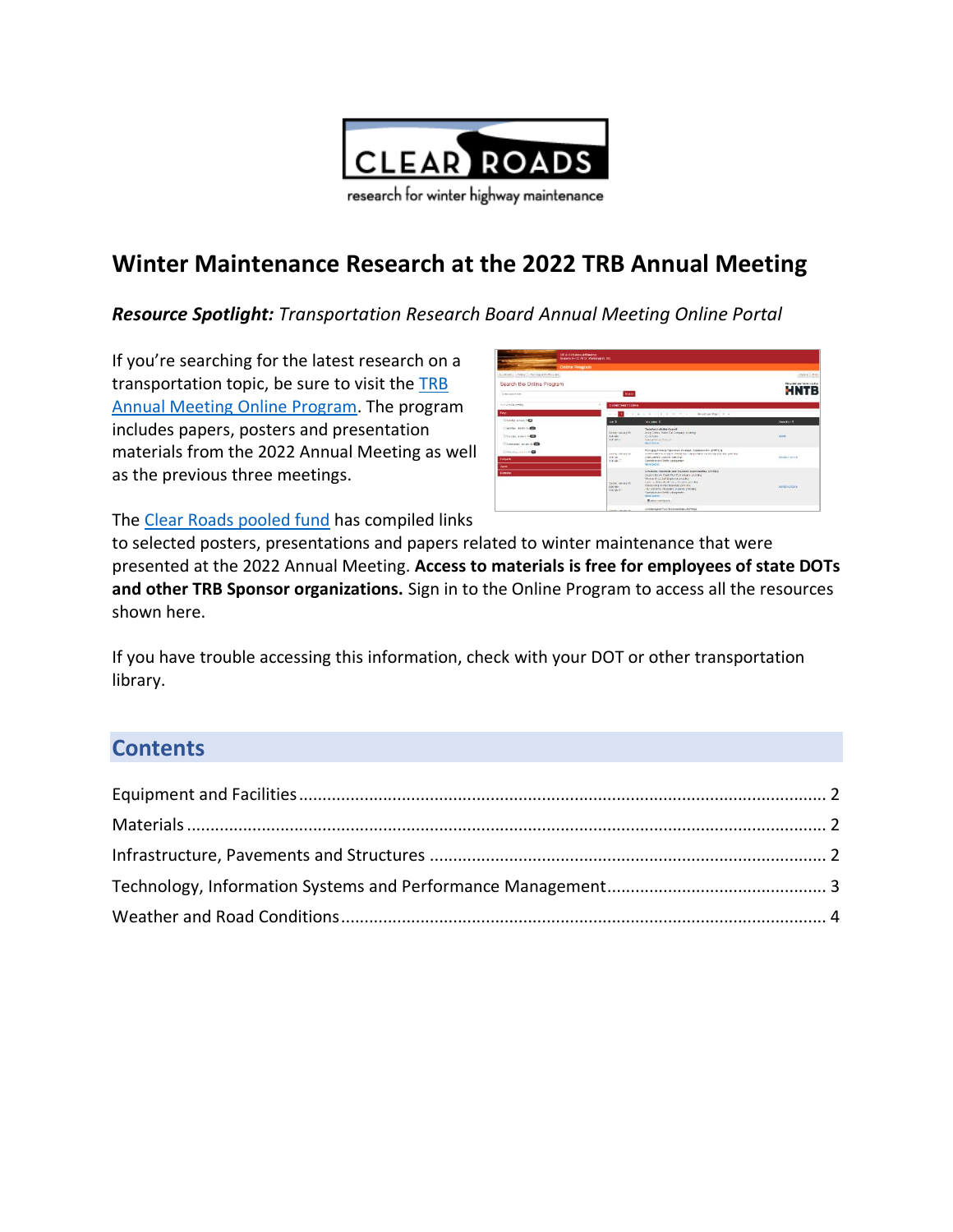## <span id="page-1-0"></span>**Equipment and Facilities**

#### **22-20028 Green Warning Lights Make Winter Maintenance Trucks More Visible**

[Poster Session](https://annualmeeting.mytrb.org/OnlineProgram/Details/17144) with [presentation](https://annualmeeting.mytrb.org/FileUpload/Download?fileName=TRBWS07.trb.org%5cFileUploads%5c2022+AM+Presentations%5c17144%5cPresenter-89866%5c17144_P22-20028_2022-01-16-13-21-35.pdf) Carol Aldrich, Ali Zockaie *Michigan Department of Transportation; Michigan State University*

### <span id="page-1-1"></span>**Materials**

#### **22-00001 Comparing the Deicing Performance and Skid Resistance of Liquid Deicing Agents**

[Poster Session](https://annualmeeting.mytrb.org/OnlineProgram/Details/17478) with [presentation](https://annualmeeting.mytrb.org/FileUpload/Download?fileName=TRBWS07.trb.org%5cFileUploads%5c2022+AM+Presentations%5c17478%5cPresenter-93480%5c17478_TRBAM-22-00001_2022-01-15-23-20-30.pdf) Michael Gruber, Bernhard Hofko *Technische Universitat Wien*

#### **22-20031 Corn-Based Deicers**

[Poster Session](https://annualmeeting.mytrb.org/OnlineProgram/Details/17136) with abstract Ravi Kiran *North Dakota State University*

#### **22-01162 Increasing Friction on Roadway Ice with Water-Heated Sand**

[Poster Session](https://annualmeeting.mytrb.org/OnlineProgram/Details/17478) with abstract Andrew Erickson, Mugurel Turos, Peter Weiss, John Gulliver, Mihai Marasteanu *University of Minnesota, Twin Cities; University of Minnesota; Valparaiso University*

#### **22-01877 Salt Brine Applications in Winter Maintenance: A Field Performance Evaluation**

[Lectern Session](https://annualmeeting.mytrb.org/OnlineProgram/Details/17477) with [presentation](https://annualmeeting.mytrb.org/FileUpload/Download?fileName=TRBWS07.trb.org%5cFileUploads%5c2022+AM+Presentations%5c17477%5cPresenter-93518%5c17477_TRBAM-22-01877_2022-01-15-23-23-10.pdf) Boris Claros, Madhav Chitturi, Andrea Bill, David Noyce *University of Wisconsin-Madison*

### <span id="page-1-2"></span>**Infrastructure, Pavements and Structures**

#### **22-02094 Enhancement of Highway Conditions During Winter Weather Operations Through Coupling Raised Pavement Markers with Rumble Strips**

[Poster Session](https://annualmeeting.mytrb.org/OnlineProgram/Details/17531) with [full paper](https://annualmeeting.mytrb.org/FileUpload/Index?conferenceID=10&fileName=TRBAM-22-02094_IN_CP02_01072022025414.pdf&fromOnlineProgram=true) Md Al-Amin, Vivek Turkar, Mike Rung, Raissa Ferron *University of Texas, Austin*

#### **22-03562 Feasibility of Bridge Deicing Using Geothermal Energy Piles in Different U.S. Climates**

[Lectern Session](https://annualmeeting.mytrb.org/OnlineProgram/Details/17343) with abstract Suguang Xiao, Muhannad Suleiman, Neti Sudhakar, Clay Naito *Clarkson University; Lehigh University*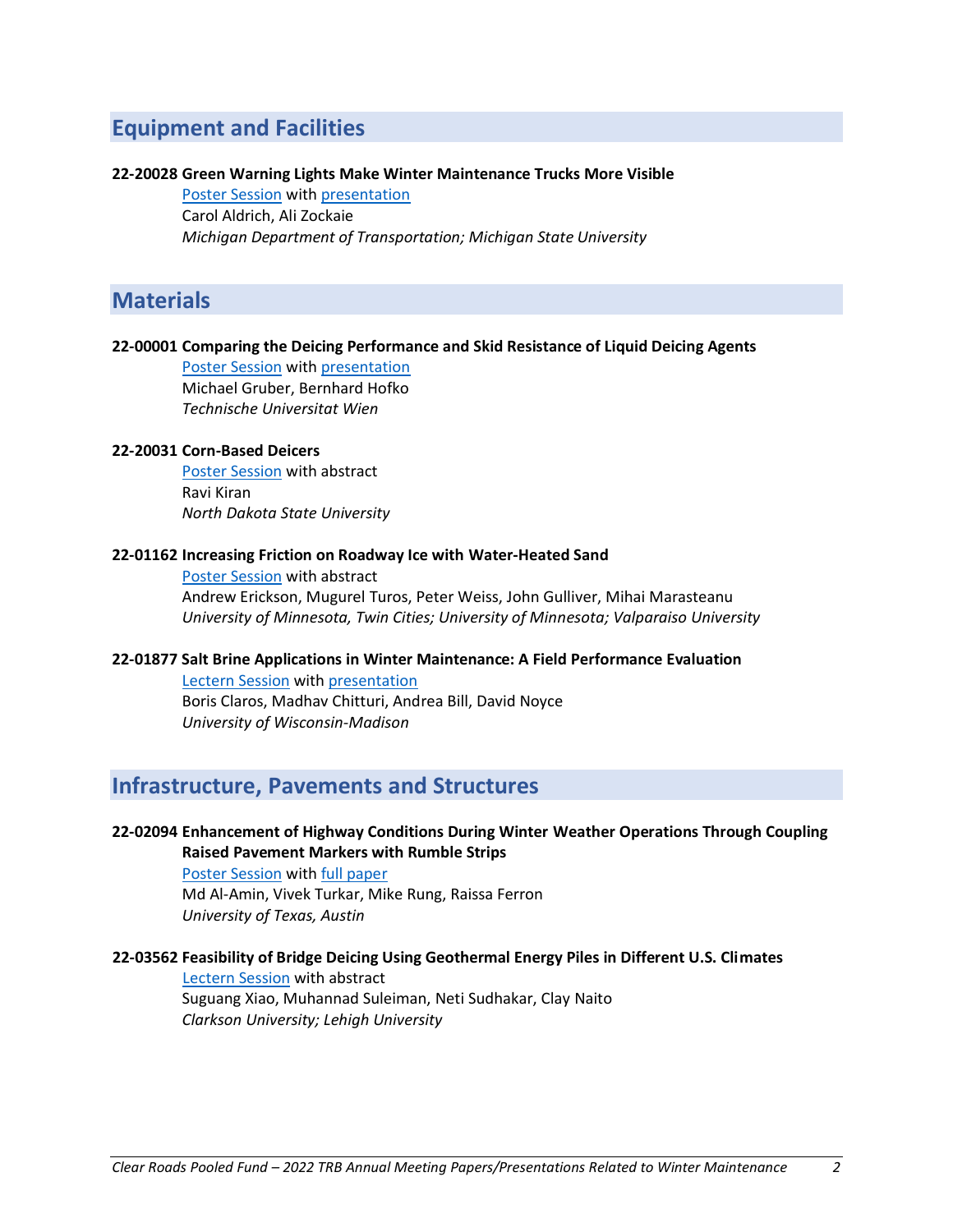#### **22-20311 Geothermal Energy for Deicing of Bridge Decks: Geoenvironmental Assessments of Deicing Fluids for Potential Soil Contamination**

[Poster Session](https://annualmeeting.mytrb.org/OnlineProgram/Details/17324) wit[h presentation](https://annualmeeting.mytrb.org/FileUpload/Download?fileName=TRBWS07.trb.org%5cFileUploads%5c2022+AM+Presentations%5c17324%5cPresenter-91491%5c17324_P22-20311_2022-01-16-05-59-10.pdf) Prince Kumar *Texas A&M University*

#### **22-20317 An Investigation of Thermally and Mechanically Balanced Structural Design of Insulated Pavements for Cold Region Applications**

[Poster Session](https://annualmeeting.mytrb.org/OnlineProgram/Details/17324) Cheng Zhu *Rowan University*

#### **22-02813 Protecting Asphalt Pavements Against Frost Action with an Electrical Heating System**

[Lectern](https://annualmeeting.mytrb.org/OnlineProgram/Details/17477) Session with abstract Quentin Adam, Eyal Levenberg *Danmarks Tekniske Universitet; DTU Byg*

### <span id="page-2-0"></span>**Technology, Information Systems and Performance Management**

#### **22-01507 Effects of Inclement Weather Events on Road Surface Conditions and Traffic Safety: An Event-Based Empirical Analysis Framework**

[Poster Session](https://annualmeeting.mytrb.org/OnlineProgram/Details/17590) with abstract

Ahmed Abohassan, Karim El-Basyouny, Tae J. Kwon *University of Alberta*

#### **22-00100 Factors Influencing Pavement Friction During Snowstorms**

[Poster Session](https://annualmeeting.mytrb.org/OnlineProgram/Details/17478) with abstract Ahmed Abohassan, Karim El-Basyouny, Tae J. Kwon *University of Alberta*

#### **22-02228 Leveraging Telematics for Winter Operations Performance Measures and Tactical Adjustment**

[Lectern Session](https://annualmeeting.mytrb.org/OnlineProgram/Details/17477) with abstract Jairaj Desai, Justin Mahlberg, Woosung Kim, Rahul Sakhare, Howell Li, Jeremy McGuffey, Darcy Bullock *Purdue University; Indiana Department of Transportation*

#### **22-00458 Optimization Models for Snowplow Routes and Depot Locations: A Real-World Implementation**

[Lectern Session](https://annualmeeting.mytrb.org/OnlineProgram/Details/17477) with abstract Shuoyan Xu, Mingjian Wu, Tae J. Kwon, Max Perchanok *University of Toronto; University of Alberta; CIMA+*